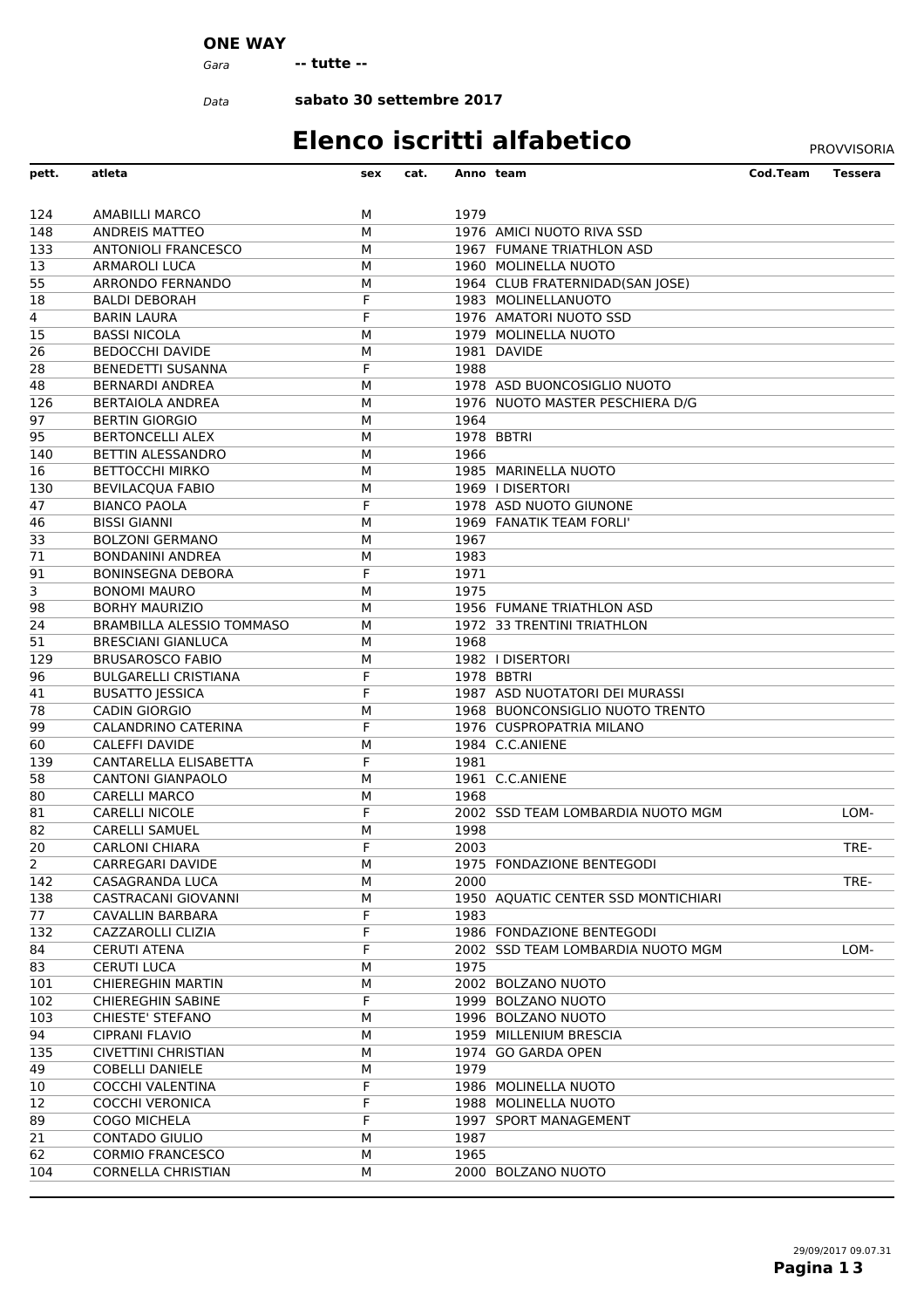## **Elenco iscritti alfabetico** PROVVISORIA

| pett.           | atleta                                          | sex    | cat. |          | Anno team                                | Cod.Team   | <b>Tessera</b> |
|-----------------|-------------------------------------------------|--------|------|----------|------------------------------------------|------------|----------------|
| 131             | <b>CORNETTI FURIO</b>                           | м      |      |          | 1972 SPORT 64 TRIATHLON TEAM             |            |                |
| 30              | <b>CORSINI SILVIA PAOLA</b>                     | F      |      | 1973     |                                          |            |                |
| 54              | <b>CORTESE SALVATORE</b>                        | м      |      | 1977     |                                          |            |                |
| 65              | COSTA ALESSANDRO                                | М      |      | 1970     |                                          |            |                |
| 149             | <b>CRESSOTTI MICHELE</b>                        | М      |      |          | 1983 AMICI NUOTO RIVA SSD                |            |                |
| 90              | <b>CROCCO MATTIA</b>                            | м      |      |          | 1999 SPORT MANAGEMENT                    | 2124       | VEN-           |
| 144             | <b>CUCCINIELLO LUCA</b>                         | M      |      | 1977     |                                          |            |                |
| 25              | <b>DADUCCI ANDREA</b>                           | M      |      |          | 1973 MCFIT ITALIA                        |            |                |
| 105             | DAL PRI' EMMA                                   | F      |      |          | 2001 BOLZANO NUOTO                       |            |                |
| 14              | DALL'OLIO ELENA                                 | F      |      |          | 1964 MOLINELLA NUOTO                     |            |                |
| 143             | DALLA VIA MAURIZIO                              | М      |      |          | 1960 C Y LASER TRIATHLON SCHIO           |            |                |
| 106             | DE SANTIS MATTEO                                | М      |      |          | 2000 BOLZANO NUOTO                       |            |                |
| 136             | <b>DE TOGNI ENRICO</b>                          | M      |      | 1982     |                                          |            |                |
| 59              | DEBATTISTI ALDO                                 | М      |      |          | 1964 SPORT MANAGEMENT                    |            |                |
| 107             | <b>DELLANDIO PATRIK</b>                         | м      |      |          | 2001 BOLZANO NUOTO                       |            |                |
| 86              | DOTTO ANNA<br><b>DRAGHICEVICH MABEL</b>         | F<br>F |      | 1963     | 1981 AMATORI NUOTO SSD                   |            |                |
| 121<br>70       | <b>FABBRI GIROLAMO</b>                          | M      |      |          | 1956 FUMANE TRIATHLON ASD                |            |                |
| 134             | <b>FACCINI ALICE</b>                            | F      |      | 1978     |                                          |            |                |
| 146             | <b>FALCONE MATTIA</b>                           | M      |      |          | 1987 TRILEDROENERGY TEAM                 |            |                |
| 6               | <b>FARESE SILVIA</b>                            | F      |      | 1988     |                                          |            |                |
| 36              | <b>FERRARI EMANUELE</b>                         | М      |      | 1976     |                                          |            |                |
| 108             | <b>FERRARO ALICE</b>                            | F      |      |          | 2003 BOLZANO NUOTO                       |            |                |
| 52              | FONTANARI MARIKA                                | F      |      |          | 1981 A.S.D. FERSENTRIATHLON              |            |                |
| 120             | <b>FRANCHETTO MATTEO</b>                        | М      |      |          | 1977 NUOTO MASTER VERONA                 |            |                |
| 109             | <b>FRASNELLI THOMAS</b>                         | M      |      |          | 2003 BOLZANO NUOTO                       |            |                |
| 38              | <b>GATTI FABIO</b>                              | м      |      | 1967     |                                          |            |                |
| 145             | <b>GAZZIERO IVO</b>                             | М      |      | 1976     |                                          |            |                |
| 88              | <b>GAZZOLI LAURA LUCIANA</b>                    | F      |      |          | 1968 MILLENIUM BRESCIA                   |            |                |
| 23              | <b>GIANOLA DANIELE</b>                          | M      |      |          | 1973 ASD TRIATHLON 3V                    |            |                |
| $\overline{53}$ | <b>GIGLIOTTI ANTONIO</b>                        | M      |      | 1962     |                                          |            |                |
| 37              | <b>GIORGIS NICOLA</b>                           | M      |      |          | 2002 AMICI NUOTO RIVA SSD                | TRE-000004 | TRE-           |
| 110<br>111      | <b>HOFER CHRISTIAN</b><br><b>HOLZNER FLAVIO</b> | м      |      |          | 1998 BOLZANO NUOTO<br>2003 BOLZANO NUOTO |            |                |
| 43              | <b>INNOCENTE MILENA</b>                         | М<br>F |      | 1984     |                                          |            |                |
| 112             | <b>JANKALLI LUIS</b>                            | M      |      |          | 2001 BOLZANO NUOTO                       |            |                |
| 113             | LANDI ZOE                                       | F      |      |          | 2003 BOLZANO NUOTO                       |            |                |
| 85              | LEVORATO GIORGIO                                | м      |      |          | 1957 SAN MARCO BELLUNO                   |            |                |
| 9               | LOCATELLI VALENTINA                             | F      |      | 1988     |                                          |            |                |
| 19              | <b>LUGLI CRISTIANO</b>                          | М      |      |          | 1973 MOLINELLANUOTO                      |            |                |
| 35              | LUPERINI CARLO                                  | м      |      | 1956 SCV |                                          |            |                |
| 68              | MALTEMPI ALESSANDRO                             | М      |      | 1969     |                                          |            |                |
| 11              | <b>MARANI CHIARA</b>                            | F      |      |          | 1994 MOLINELLA NUOTO                     |            |                |
| 127             | <b>MAROBIN MARCO</b>                            | М      |      |          | 1980   DISERTORI                         |            |                |
| 114             | <b>MARTINI MICHELE</b>                          | М      |      |          | 2003 BOLZANO NUOTO                       |            |                |
| 22              | MASSAGRANDE LARRY                               | М      |      |          | 1977 MOLINELLA NUOTO                     |            |                |
| 123             | <b>MENSI OMAR</b>                               | м      |      | 1974     |                                          |            |                |
| $\overline{7}$  | MONTAGNER JONATHAN                              | М      |      | 1980     |                                          |            |                |
| 17              | MORISI SARA<br><b>NESPOLI CRISTIAN</b>          | F<br>M |      | 1970     | 1989 MOLINELLA NUOTO                     |            |                |
| 66<br>141       | PALUMBO CHIARA                                  | F      |      |          | 1985 FONDAZIONE BENTEGODI                |            |                |
| 45              | PAOLETTI ANDREA                                 | М      |      |          | 1975 FONDAZIONE BENTEGODI                |            |                |
| 128             | PASETTO ANDREA                                  | м      |      |          | 1987   DISERTORI                         |            |                |
| 115             | PATTIS ALEX                                     | М      |      |          | 1999 BOLZANO NUOTO                       |            |                |
| 116             | PELLIZZARI SIMONE                               | М      |      |          | 2001 BOLZANO NUOTO                       |            |                |
| 73              | PENGO SIMONE                                    | M      |      |          | 1976 MONTENUOTO                          |            |                |
| 29              | PEPE ATTILIO                                    | М      |      | 1965     |                                          |            |                |
| 1               | PIATTI GIANLUCA                                 | М      |      |          | 1965 AMICI NUOTO RIVA SSD                |            |                |
| 63              | PICCIN PIERANGELO                               | м      |      | 1958     |                                          |            |                |
| 39              | POLI GIORGIO                                    | М      |      | 1963     |                                          |            |                |
| 93              | POLONI FRANCESCO                                | М      |      | 1974     |                                          |            |                |
| 61              | POLTRONIERI MARCO                               | M      |      |          | 1968 C.C.ANIENE                          |            |                |
| 42              | POZZEBON ANDREA                                 | м      |      |          | 1984 ASD NUOTATORI DEI MURASSI           |            |                |